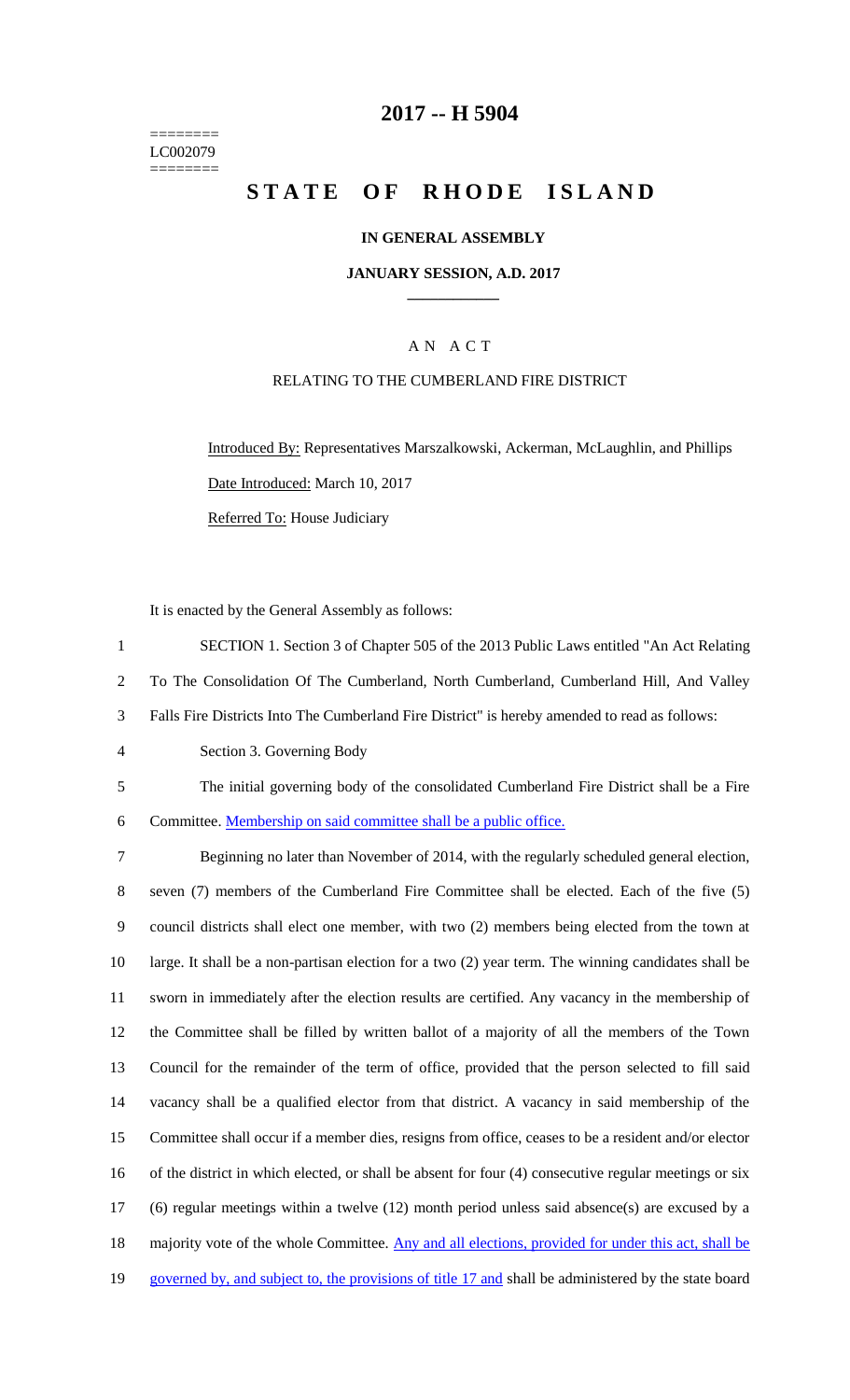- 1 of elections and the town of Cumberland board of canvassers.
- 2 SECTION 2. This act shall take effect upon passage.

======== LC002079 ========